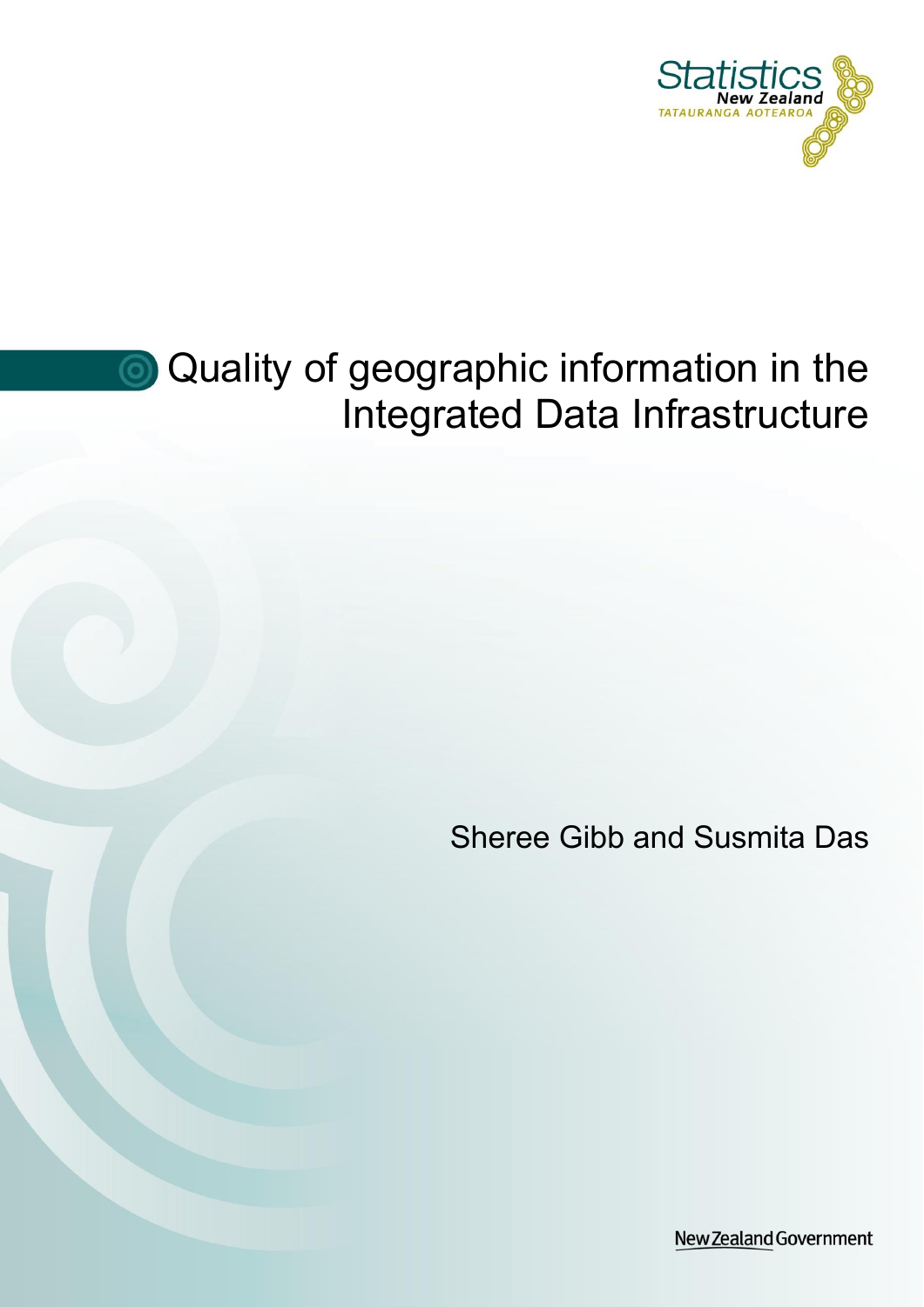

This work is licensed under the [Creative Commons Attribution 4.0 International](https://creativecommons.org/licenses/by/4.0/) licence. You are free to copy, distribute, and adapt the work, as long as you attribute the work to Statistics NZ and abide by the other licence terms. Please note you may not use any departmental or governmental emblem, logo, or coat of arms in any way that infringes any provision of the [Flags, Emblems, and Names Protection Act 1981.](http://www.legislation.govt.nz/act/public/1981/0047/latest/DLM51358.html) Use the wording 'Statistics New Zealand' in your attribution, not the Statistics NZ logo.

#### **Disclaimer**

This paper represents the views of the author. It does not necessarily represent the views of Statistics NZ and does not imply commitment by Statistics NZ to adopt any findings, methodologies, or recommendations. Any data analysis was carried out under the security and confidentiality provisions of the Statistics Act 1975.

#### **Liability statement**

While all care and diligence has been used in processing, analysing, and extracting data and information in this publication, Statistics New Zealand gives no warranty it is error free and will not be liable for any loss or damage suffered by the use directly, or indirectly, of the information in this publication.

#### **Citation**

Gibb, S. J. & Das, S. (2015). *Quality of geographic information in the Integrated Data Infrastructure.* Retrieved from www.stats.govt.nz.

ISBN 978-0-908350-11-7 (online)

#### **Published in December 2015 by**

Statistics New Zealand Tatauranga Aotearoa Wellington, New Zealand

#### **Contact**

Statistics New Zealand Information Centre: [info@stats.govt.nz](mailto:info@stats.govt.nz) Phone toll-free 0508 525 525 Phone international +64 4 931 4600 [www.stats.govt.nz](http://www.stats.govt.nz/)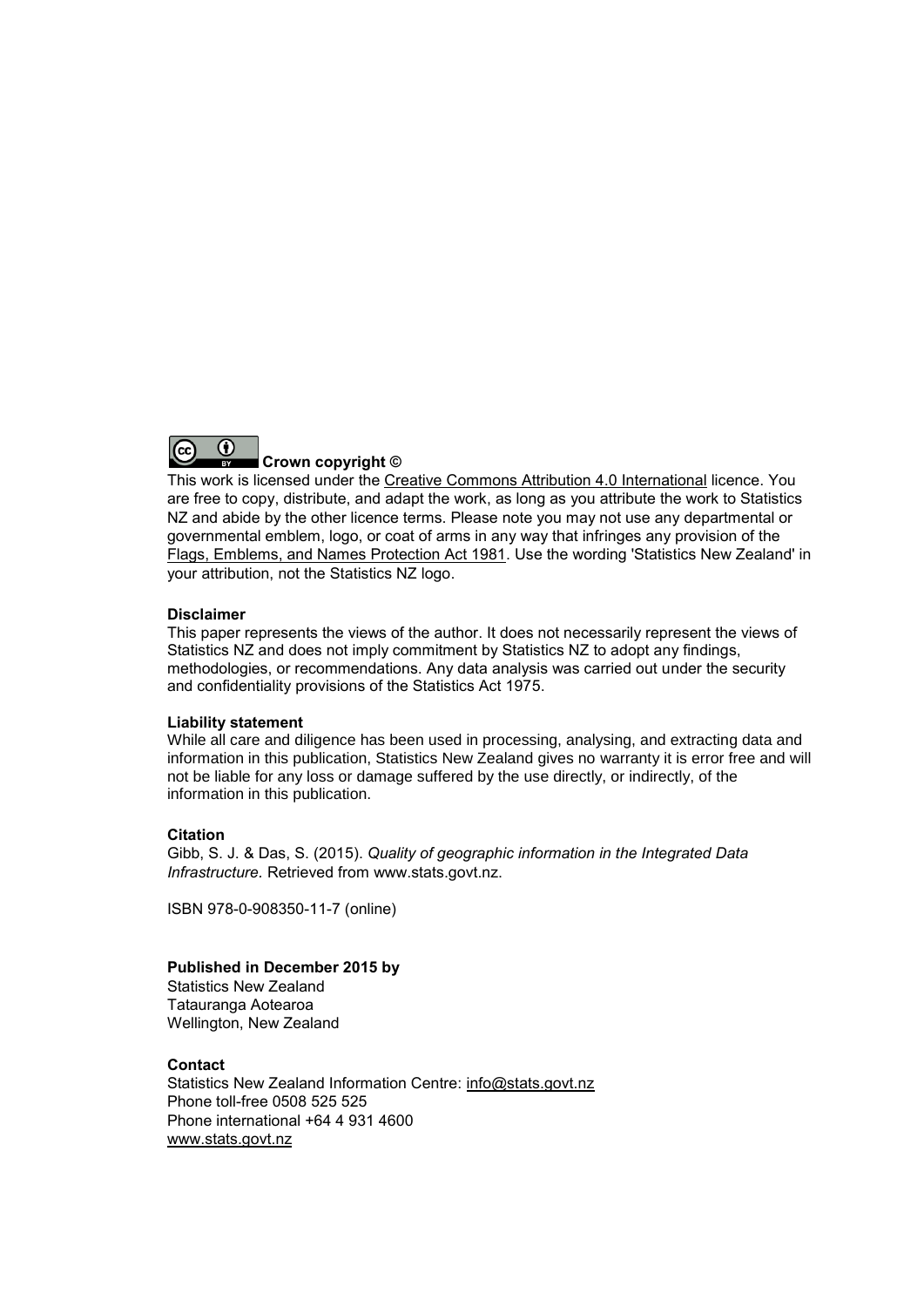

# Contents

| 1 |  |  |  |  |
|---|--|--|--|--|
|   |  |  |  |  |
| 3 |  |  |  |  |
| 4 |  |  |  |  |
| 5 |  |  |  |  |
| 6 |  |  |  |  |
| 7 |  |  |  |  |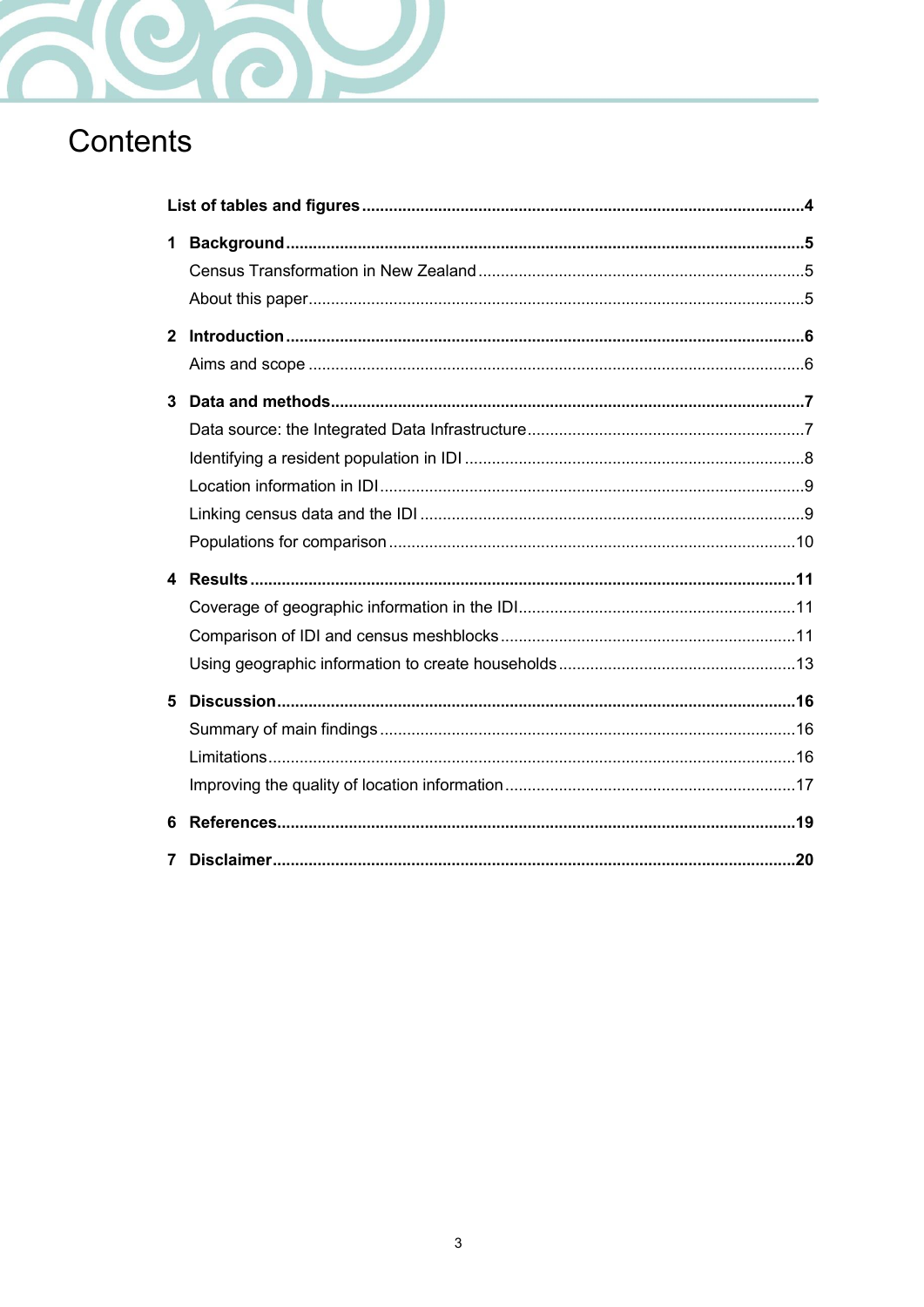

# <span id="page-3-0"></span>List of tables and figures

### **Tables**

| 2 Percentage of people with the same geographic information in IDI and census, by                                                                        |  |
|----------------------------------------------------------------------------------------------------------------------------------------------------------|--|
| 3 Percentage of people with the same geographic information in the IDI and the<br>census, by method used to combine meshblocks from different sources 12 |  |
| 4 Comparison of household size and composition in the IDI and the census 14                                                                              |  |
|                                                                                                                                                          |  |

### **Figures**

| 2 Percentage of linked IDI-census population with the same meshblocks in IDI and |
|----------------------------------------------------------------------------------|
|                                                                                  |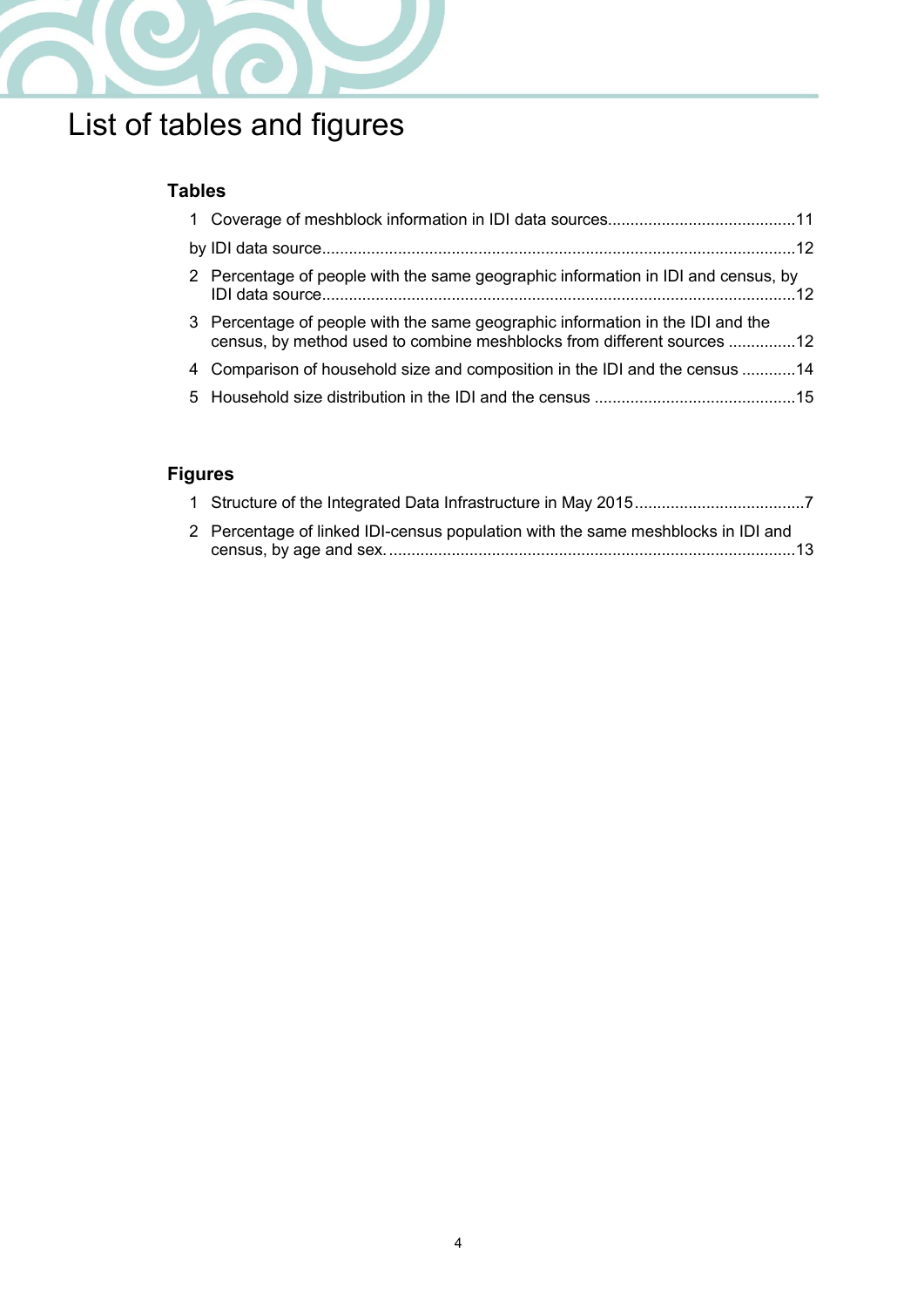

# <span id="page-4-0"></span>1 Background

### <span id="page-4-1"></span>Census Transformation in New Zealand

In March 2012 the New Zealand Government agreed to a Census Transformation strategy. This strategy has two strands:

- a focus in the short-to-medium term on modernising the current census model and making it more efficient
- a longer-term focus on investigating alternative ways of producing small-area population and social and economic statistics. This includes the possibility of changing the census frequency to every 10 years, and exploring the feasibility of a census based on administrative data (Statistics New Zealand, 2014a).

The next census in 2018 will be significantly modernised, including an online completion target of 70 percent and re-use of administrative data to support collection and processing.

Continuing to meet critical information needs must underpin decisions on the future of census. Investigations into the long-term direction for census are focused on developing an understanding of future census information requirements, and the ability of administrative sources to meet those requirements.

[See Census Transformation in New Zealand](http://www.stats.govt.nz/Census/census-transformation-nz.aspx) for more information.

### <span id="page-4-2"></span>About this paper

The most important and fundamental reason for having a census is to provide population statistics that describe the size, structure and geographic distribution of the population. A central component of investigating a census based on administrative data is understanding whether administrative data sources can provide accurate information about where people live.

This paper examines the quality of location information in the administrative data sources held in Statistics New Zealand's Integrated Data Infrastructure (IDI) compared with the geographic information contained in the 2013 Census. This comparison will provide a better understanding of the quality of location information in government sources. Together with other Census Transformation work this will enhance our understanding of whether administrative data can meet critical information needs.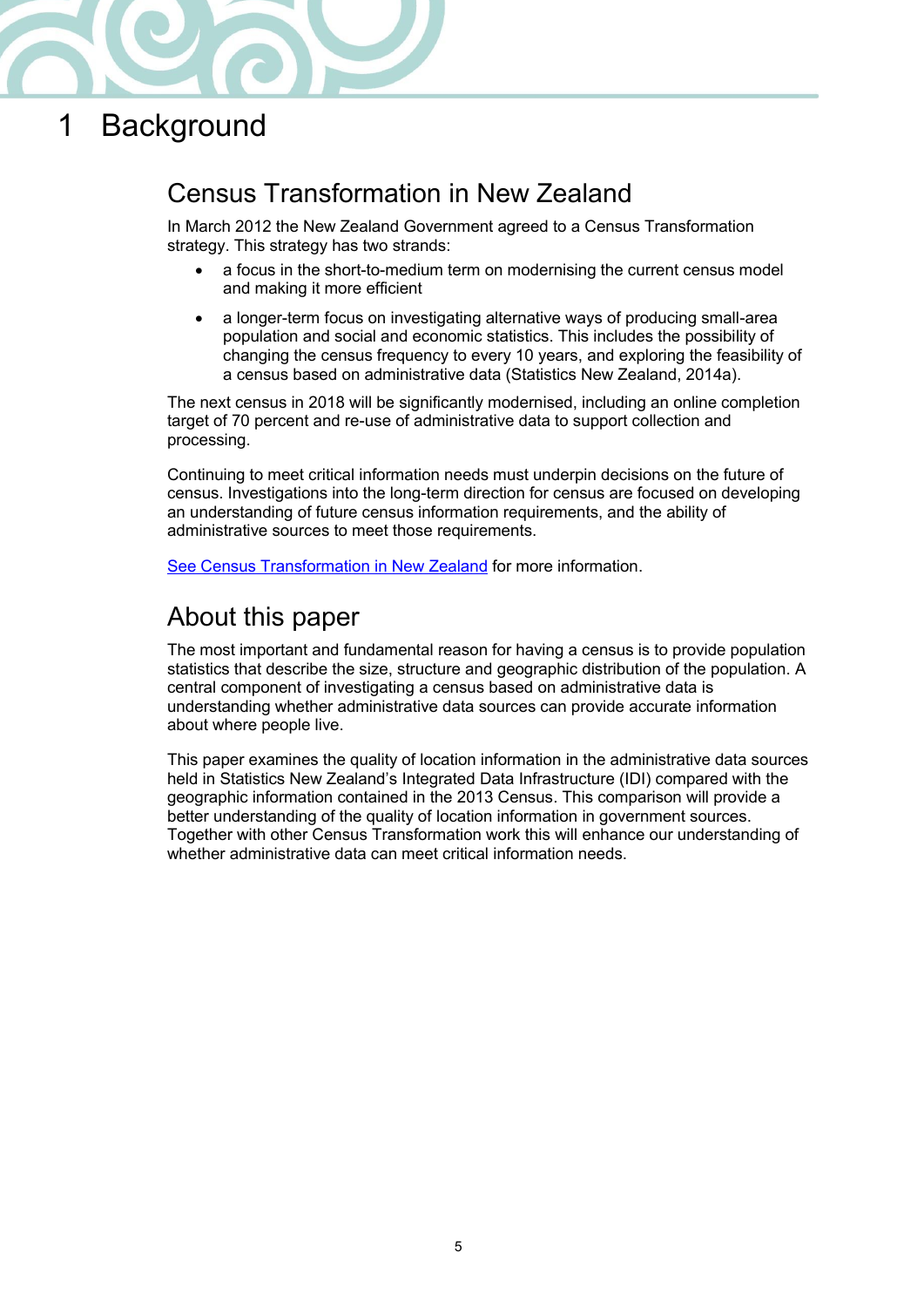## <span id="page-5-0"></span>2 Introduction

Information about where people live is key to understanding population structure. In official statistics, location information is used to create regional and local population counts, and to understand the geographic distribution of other variables, such as ethnicity or income. Location information is also used to answer a wide range of policy and research questions.

The New Zealand Census of Population and Dwellings is a major source of information about where people live. The location information collected in the census is of high quality and forms the basis for population estimates and other official statistics.

Information about where people live is also contained in many administrative data sources, such as the health, tax and education data collections. Currently, this information is not widely used in official statistics, and only limited information is available about the quality of the location information in these administrative data sources. Understanding the quality of location information in administrative data sources is crucial for users of those sources.

Many national statistical agencies, including Statistics NZ, are currently attempting to increase their use of administrative data in the production of official statistics. Work underway at Statistics NZ to transform the census model relies on developing a better understanding of the quality of location information contained in administrative data sources. The next section provides an overview of the census transformation context at Statistics NZ.

### <span id="page-5-1"></span>Aims and scope

The work described in this paper was undertaken as part of Statistics NZ's Census Transformation project. The major aim of the work was to examine the quality of location of usual residence information in the IDI. This was done by comparing the geographic information recorded in the IDI with the geographic information recorded in the census.

The 2013 Census was linked to the IDI. This allowed us to compare the location that an individual reported in the census with the location reported to the agencies that have location information in the IDI. Census meshblocks of usual residence are recorded with high accuracy and so a comparison of an IDI meshblock against a census meshblock gives a good indication of the quality of the IDI meshblocks.

The analyses in this paper were based on the IDI as at May 2015. This paper only considers geographic information about where people live. Other types of geographic information, such as workplace address, are not considered in this paper. Furthermore, analyses in this paper are restricted to people who were usual residents of New Zealand at the time of the 2013 Census.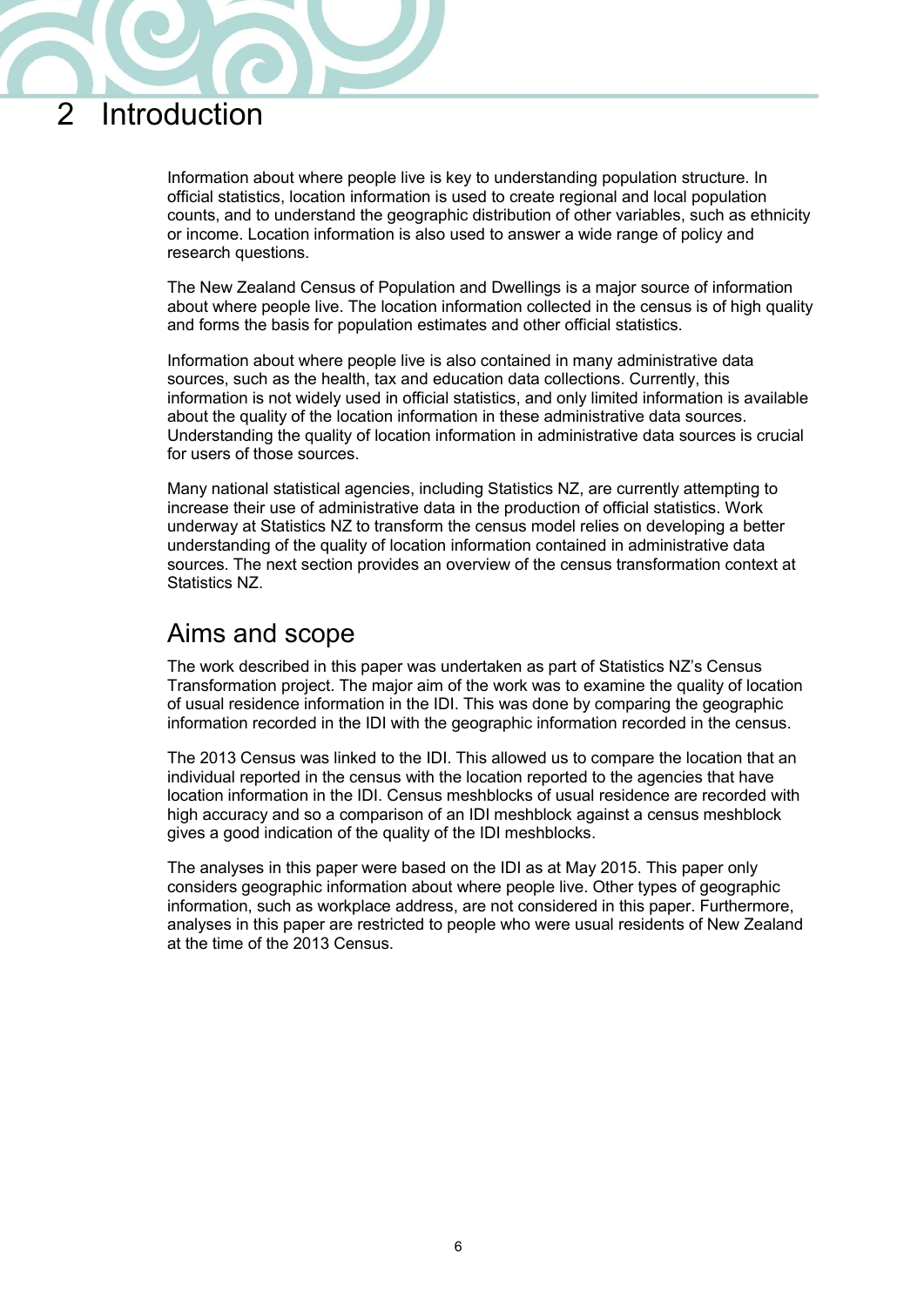

# <span id="page-6-0"></span>3 Data and methods

## <span id="page-6-1"></span>Data source: the Integrated Data Infrastructure

Statistics NZ developed the Integrated Data Infrastructure (IDI) as an environment in which to link multiple data sources in a systematic and secure way. It was developed to produce official statistics outputs and to allow Statistics NZ staff and external researchers to conduct policy evaluation and research on people's transitions and outcomes. The IDI contains administrative and survey datasets, linked at the individual level. The IDI continues to change as new datasets are added.

This section describes the structure and content of the IDI in May 2015.

See figure 1 for the basic structure of the IDI.

#### <span id="page-6-2"></span>**Figure 1**



#### **Structure of the Integrated Data Infrastructure in May 2015**

**Source:** Statistics New Zealand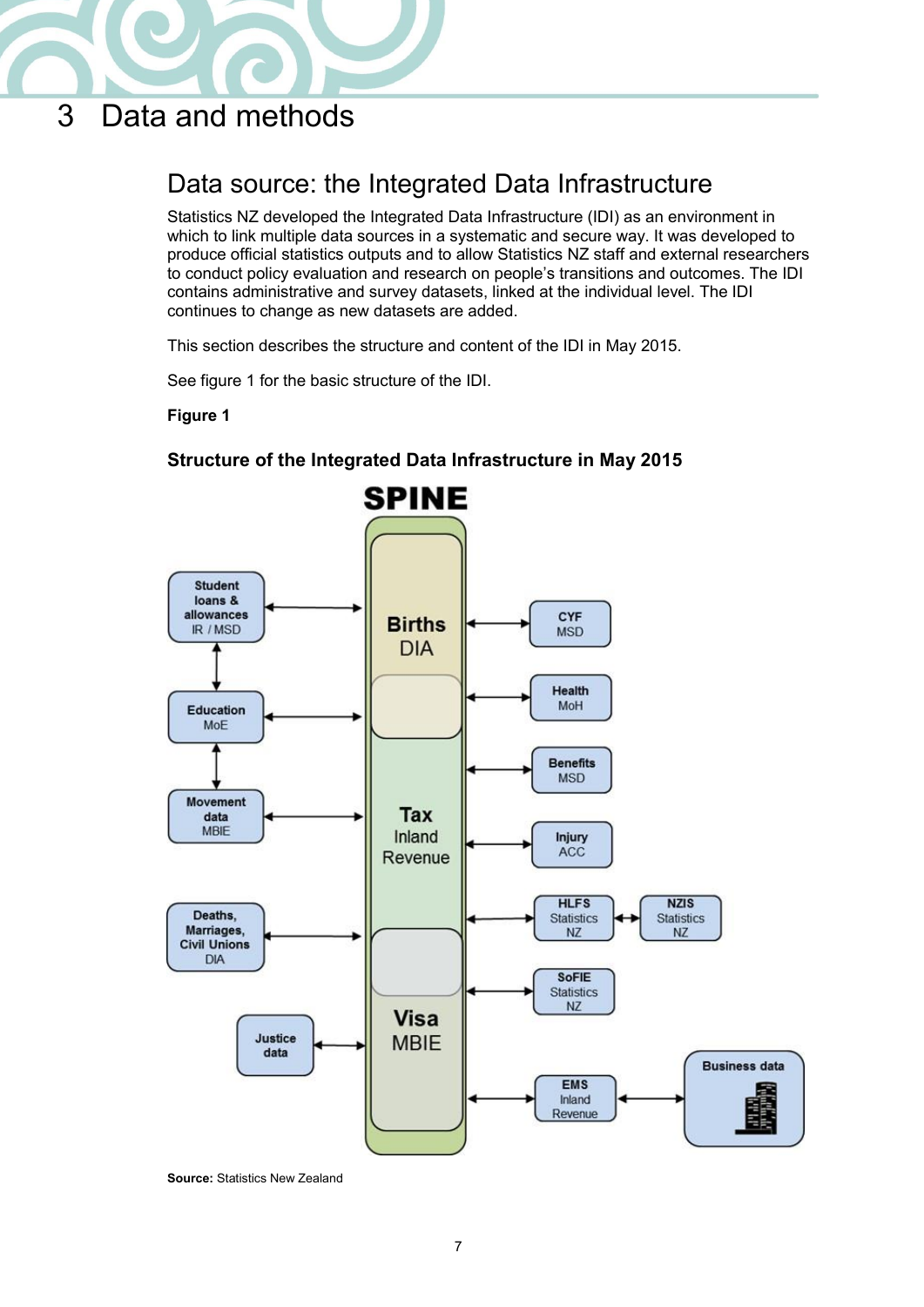The structure of the IDI can be described as a central 'spine' to which a series of data collections are linked. The spine forms the conceptual centre of the IDI and all other datasets are linked to it. The target population for the spine is all individuals who have been residents of New Zealand. Three data sources are linked together probabilistically to create the spine: a list of all IRD numbers that have been issued by Inland Revenue (IR); a list of all births registered in New Zealand since 1920; and a list of all visas granted to migrants from 1997 (excluding visitor and transit visas).

Other datasets are linked to the IDI spine (Statistics New Zealand, 2014b). The linked datasets cover a wide range of subject areas and include: employer and employee job and earnings information based on Inland Revenue data; health information including GP enrolment and hospital visits from the Ministry of Health; education data from the Ministry of Education; benefit dynamics data from the Ministry of Social Development; student loans and allowances data from several sources; migration movements data from the Ministry of Business, Innovation and Employment; and the Household Labour Force Survey and New Zealand Income Survey from Statistics New Zealand.

The IDI also contains summary tables that provide core information about individuals (age, sex, ethnicity, geographic location) summarised from across the available data sources.

### <span id="page-7-0"></span>Identifying a resident population in IDI

The IDI spine contains more than 9 million individuals, far more than the current New Zealand usual resident population of approximately 4.5 million. Many individuals in the IDI spine are former usual residents of New Zealand who have since left or died. It is therefore necessary to restrict the IDI spine population to the subset of individuals who are usual residents of New Zealand at a given date (for the purposes of this paper, the date was census day, 5 March 2013).

The method used to select the usually resident population relies on the identification of activity in New Zealand administrative systems that would indicate an individual's presence in New Zealand over a period prior to the reference date. Individuals who leave the population by death or outmigration prior to the reference date are removed.

Specifically, the method used to identify the IDI resident population (IDI-ERP) for census day (5 March 2013) was as follows:

- <span id="page-7-1"></span> For ages 5 and over, the spine population was restricted to those individuals who had activity in one of the following IDI datasets in the 12 months prior to census day:
	- o ACC claims
	- $\circ$  Inland Revenue tax (employer monthly summary of tax paid at source, or annual tax return data; receipt of taxable benefit payments is included)
	- o Health (pharmaceutical prescriptions, GP enrolment, hospital admissions, non-admission hospital visits)
	- o Education (school enrolment, tertiary enrolment or attainment)
- For ages under 5 having a record in the spine was sufficient for inclusion in the population. There was no additional requirement of activity in the 12 months prior to census day.
- Linked death records were used to identify individuals with a date of death prior to census day. These individuals were removed from the population.
- Linked migration data were used to identify individuals who had moved overseas. Individuals were classified as having moved overseas if they were overseas on the reference date, and the total length of time spent overseas was at least 10 of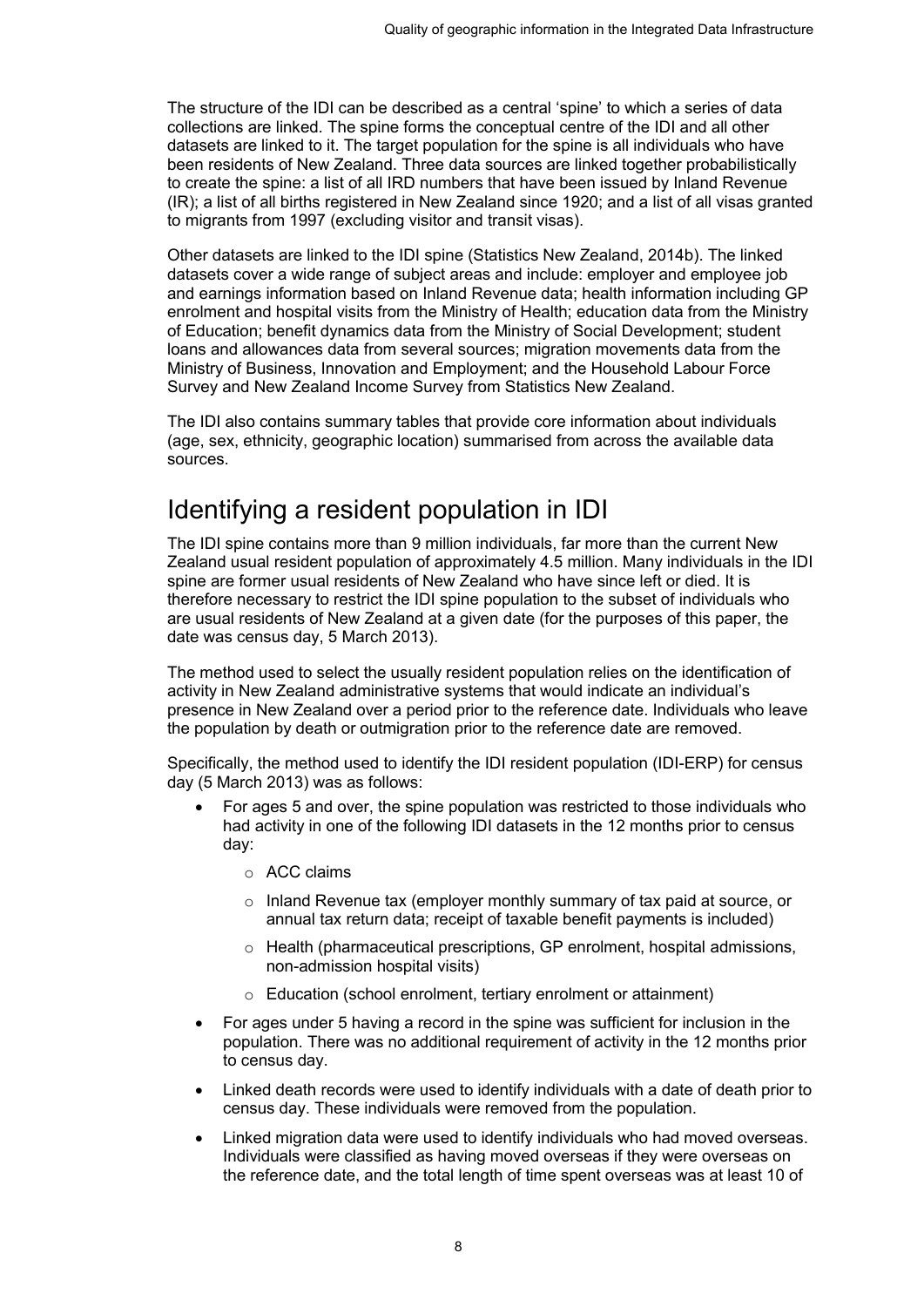the 12 months spanning census day (that is, the six months either side of census day).

# <span id="page-8-0"></span>Location information in IDI

In May 2015 there were five data sources in the IDI that contained information about where individuals live. Not all addresses in these data sources represent where an individual actually lives. In some cases, addresses may represent postal or contact addresses provided to the administrative data supplier (Statistics NZ, 2013). For all of the data sources, address information was geocoded to a meshblock where possible. For Primary Health Organisation (PHO) data, address updates were available up until the end of November 2012. For all other sources, address updates were available at least up until census night (5 March 2013).

The five sources of address information were:

- Inland Revenue (IR): The address history table is a summary table in IDI containing a history of address updates (coded to meshblock level) for each individual in IDI. Almost all meshblocks in the address history table (99 percent) come from Inland Revenue data (Gibb & Shrosbree, 2014) and represent the meshblock for the contact address supplied to Inland Revenue. The remaining meshblocks (less than 1 percent) come from postcodes in student loan data, with a meshblock being randomly assigned from within the postcode.
- National Health Index (NHI): meshblock of residence as recorded when visiting hospital or outpatient clinic.
- Primary Health Organisation (PHO): meshblock of residence as recorded when visiting a general practitioner.
- Ministry of Social Development (MSD): meshblock of residence as reported when applying for a working age benefit (not including superannuation).
- Ministry of Education (MOE): meshblock of residence as reported when enrolling at primary or secondary school (but not tertiary education).

Timestamps in each of these sources were used to select the most recently updated meshblock from each source prior to the reference date. Meshblocks were converted to area units and territorial authorities using standard meshblock concordances from Statistics New Zealand.

### <span id="page-8-1"></span>Linking census data and the IDI

The Census of Population and Dwellings is the official count of people and dwellings in New Zealand. It provides a snapshot of New Zealand at a point in time, and measures social and economic change in New Zealand. The latest census was held in March 2013.

The census aims to count everyone who is in New Zealand on census night. Overseas visitors are included in the census, while New Zealand residents who are not in New Zealand on census night are not included.

To enable individual-level comparisons between the geographic information in the IDI and the geographic information in the census, the census must be linked to the IDI at the individual level. This link was created by Census Transformation in May 2015 (Statistics NZ, 2014c). The linking was done for the purpose of better understanding the coverage and quality of census information in the IDI, and the linked data was only available to approved Statistics NZ staff working on the Census Transformation programme. The linking method used for this paper differed slightly from that being used to link the 2013 Census to the IDI spine for the September 2015 IDI refresh.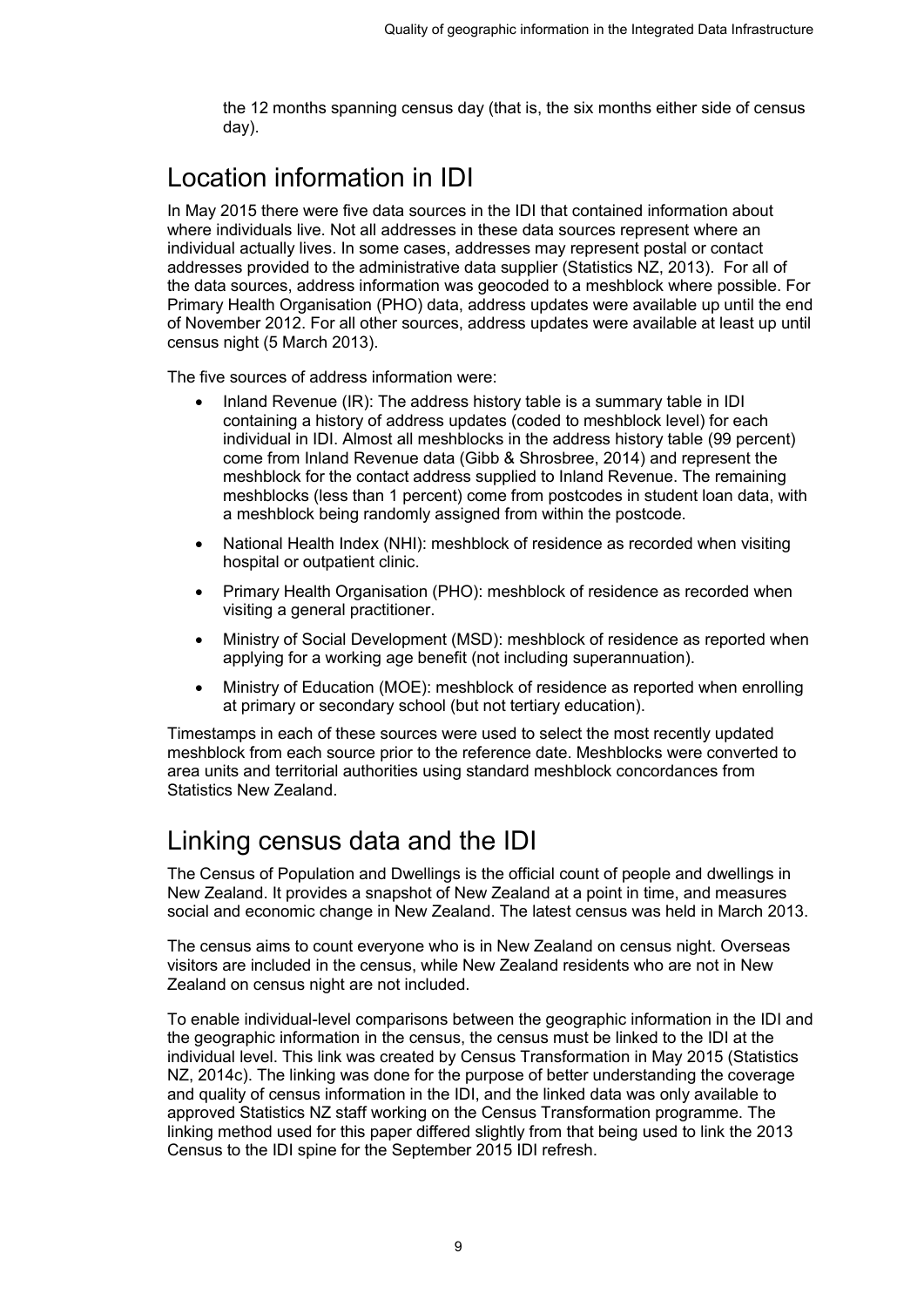The census was linked to the spine of the IDI in the May 2015 refresh. Linking was completed in Quality Stage using probabilistic matching techniques. The variables full name, date of birth, sex, meshblock of usual residence, and country of birth were used in the linkage process. Overall, 94 percent of census records were linked to the IDI. The match rate was higher for NZ usual residents than for overseas visitors, and much better for individuals who had used e-forms (98 percent linked) compared to paper forms (93 percent linked).

### <span id="page-9-0"></span>Populations for comparison

To enable better comparison of the IDI-ERP and census populations, the following adjustments were made to the populations:

- overseas visitors were removed from the census population
- residents temporarily overseas on census night (RTOs) were removed from the IDI-ERP population
- babies born in March 2013 were removed from both populations (as only month and year of birth were available in IDI, so it was not possible to distinguish babies born before 5 March from those born after).

From the above population, individual level comparisons can only be done for those individuals in the IDI-ERP who were able to be linked to their census record and who had a meshblock recorded in both the census and the IDI (n=3,787,700). The population available for individual-level comparisons represented 91 percent of the census population and 86 percent of the IDI-ERP. Unless otherwise stated, all comparisons in this paper are based on the linked population. The reference date used for individuallevel comparisons was census night, 5 March 2013.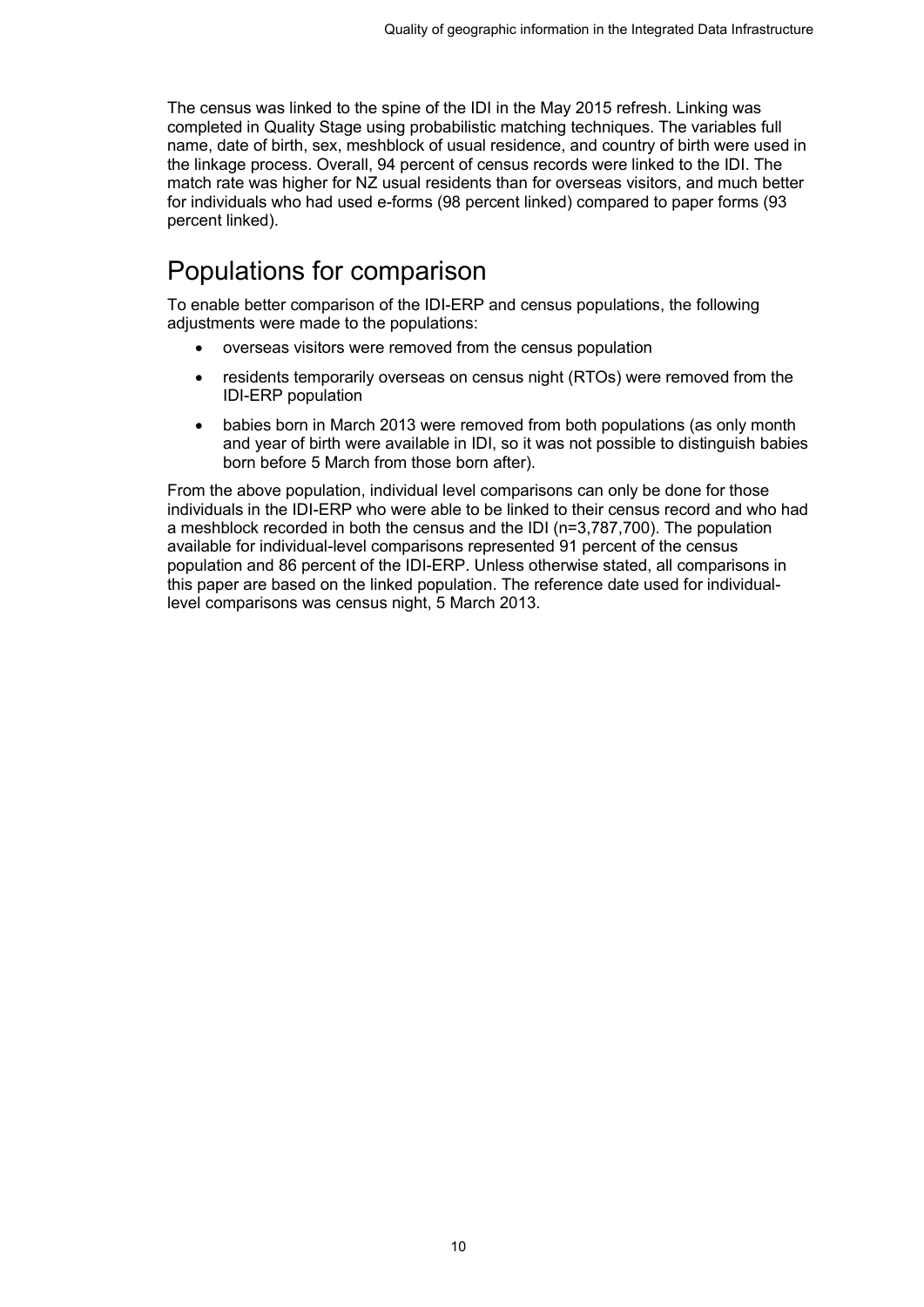

# <span id="page-10-0"></span>4 Results

## <span id="page-10-1"></span>Coverage of geographic information in the IDI

Table 1 shows the coverage of geographic information in the IDI. For each source of geographic information, the table shows the ages best covered by the data source, and the percentage of individuals in the IDI-ERP within those target ages who had a meshblock recorded in that data source.

Coverage of geographic information varied between different data sources. Health and Inland Revenue sources had the highest coverage, as most of the population has had some contact with these agencies and has, at some point, had an address recorded.

While most individuals in the target ages have had contact with the Ministry of Education (via a school enrolment), not all individuals have an address recorded, so coverage was low. The MSD benefits source had low coverage, because only a small proportion of the target population have had contact with MSD. Overall, when the data sources were combined, they had very good coverage of the population, with 99 percent of people having a meshblock recorded in at least one of the data sources.

#### **Table 1**

<span id="page-10-3"></span>

| Coverage of meshblock information in IDI<br>data sources                                                       |                 |                                    |  |
|----------------------------------------------------------------------------------------------------------------|-----------------|------------------------------------|--|
| Source                                                                                                         | Ages<br>(years) | % with<br>meshblock<br>information |  |
| Health (NHI)                                                                                                   | all             | 89                                 |  |
| Health (PHO)                                                                                                   | all             | 83                                 |  |
| <b>Inland Revenue</b>                                                                                          | all             | 93                                 |  |
| $MOE^{(1)}$ (education)                                                                                        | $6 - 15$        | 48                                 |  |
| $MSD(2)$ (benefits)                                                                                            | $18 - 64$       | 14                                 |  |
| Any source                                                                                                     | all             | 99                                 |  |
| Ministry of Education.<br>1.<br>Ministry of Social Development.<br>2.<br><b>Source:</b> Statistics New Zealand |                 |                                    |  |

### <span id="page-10-2"></span>Comparison of IDI and census meshblocks

Using the linked IDI and census dataset it was possible to compare the meshblock recorded for an individual in the IDI (as at census day, 5 March 2013) with the meshblock recorded for that same individual in the census. Census meshblocks have a high level of accuracy so can provide a reliable indication of the quality of the IDI meshblocks.

Table 2 shows the percentage of people who had the same geographic information recorded in IDI and census for three geographic levels: meshblock; area unit; and territorial authority (TA). The table shows that different sources had different levels of agreement with the census. The health sources (NHI and PHO) had the highest levels of agreement, with more than 70 percent of IDI meshblocks and more than 90 percent of territorial authorities being the same as in the census. The lowest levels of agreement were for MSD benefits, with 57 percent of IDI meshblocks and 85 percent of territorial authorities being the same as in the census. The different levels of agreement for different data sources may be due to differences in the frequency of contact and address updating procedures at different agencies. For example, many individuals do not have regular contact with Inland Revenue, so they may not update Inland Revenue when their address changes.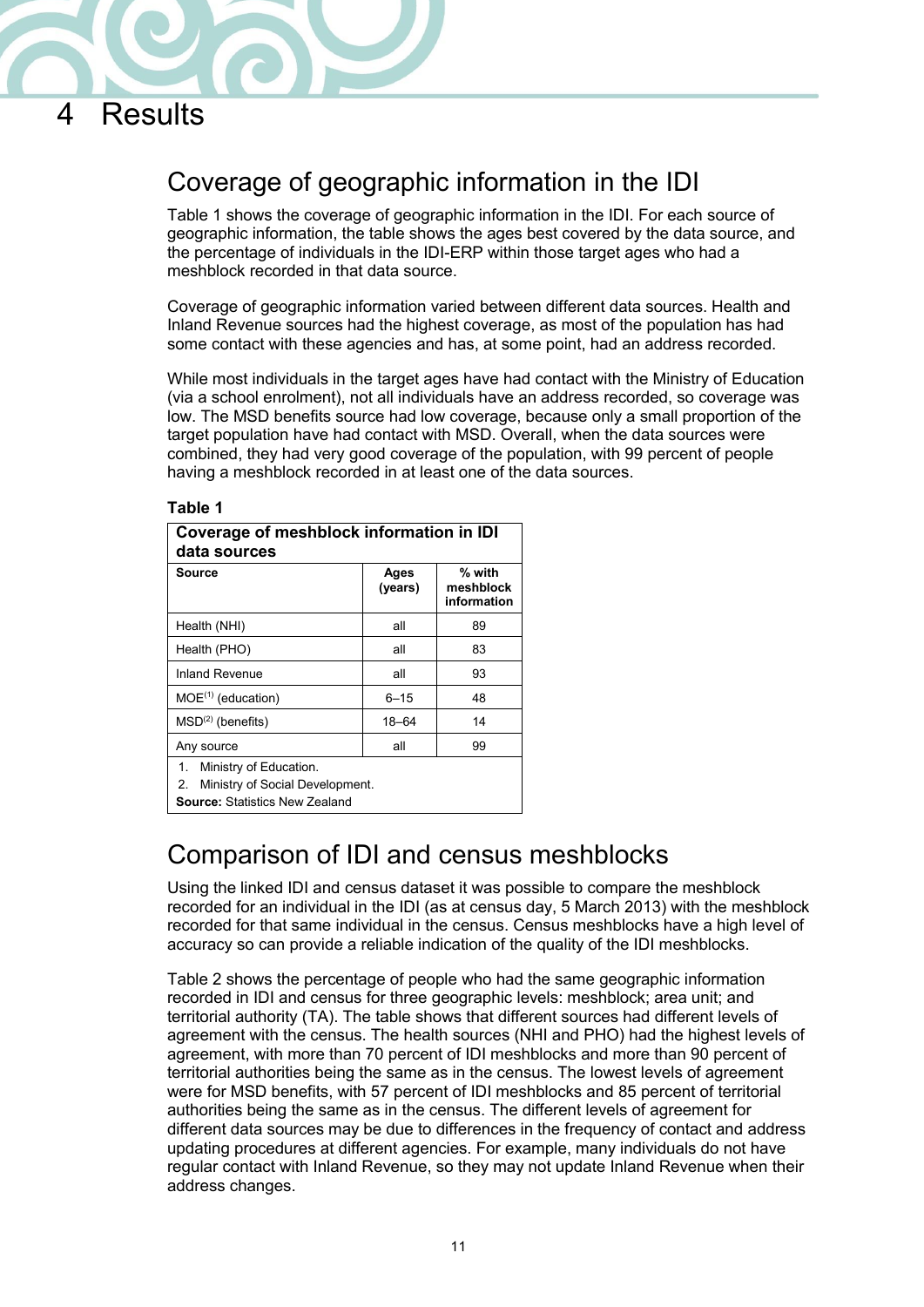#### **Table 2**

<span id="page-11-1"></span><span id="page-11-0"></span>

| Percentage of people with the same geographic information in<br><b>IDI and census</b>                                                         |                                          |           |                   |  |
|-----------------------------------------------------------------------------------------------------------------------------------------------|------------------------------------------|-----------|-------------------|--|
| Source                                                                                                                                        | % of non-missing that are same as census |           |                   |  |
|                                                                                                                                               | <b>Meshblock</b>                         | Area unit | TA <sup>(1)</sup> |  |
| Health (NHI)                                                                                                                                  | 75                                       | 78        | 92                |  |
| Health (PHO)                                                                                                                                  | 71                                       | 74        | 90                |  |
| MOE (education)                                                                                                                               | 67                                       | 73        | 92                |  |
| Inland Revenue                                                                                                                                | 63                                       | 68        | 89                |  |
| MSD (benefits)                                                                                                                                | 57                                       | 62        | 85                |  |
| Territorial authority.<br>1.<br>Ministry of Education.<br>2.<br>Ministry of Social Development<br>3.<br><b>Source: Statistics New Zealand</b> |                                          |           |                   |  |

For all sources there was greater agreement between the census and the IDI at the TA level than at the area unit or meshblock level. This is because, although some individuals move house and do not update their address in administrative data sources, they often remain in the same TA, but not in the same meshblock or area unit.

A given individual may have a meshblock recorded in several different IDI data sources. These meshblocks may differ, for example if an individual has updated their address with some agencies but not others. It is therefore necessary to find a way to combine the geographic information from different sources and select the 'best' meshblock for each individual at any given date.

Table 3 shows the agreement between IDI and census geographic information for two simple methods of combining the information from different sources. The first is a 'prioritised' method in which the meshblock sources are ranked according to their agreement with census and then the meshblock from the highest-ranked available source is selected. The second is a 'most recent' method in which the meshblock that was updated most recently is selected.

Table 3 shows that the meshblocks selected using the 'most recent' method were more likely to agree with census meshblocks than those selected with the 'prioritised' method. Almost 80 percent of IDI meshblocks and 94 percent of IDI territorial authorities were the same as in census when the 'most recent' method was used, compared to 70 percent and 90 percent using the prioritised method. When meshblocks were selected using the 'most recent' meshblock method, around 46 percent of the meshblocks selected came from the NHI health data, 35 percent from Inland Revenue, 13 percent from PHO health, 5 percent from Education, and 2 percent from MSD working age benefits.

#### **Table 3**

#### <span id="page-11-2"></span>**Percentage of people with the same geographic information in the IDI and the census**

By method used to combine meshblocks from different sources

| Method for combining information                                     | % of non-missing that are same as census |           |                   |  |
|----------------------------------------------------------------------|------------------------------------------|-----------|-------------------|--|
|                                                                      | <b>Meshblock</b>                         | Area unit | TA <sup>(1)</sup> |  |
| Prioritised                                                          | 70                                       | 73        | 90                |  |
| Most recent                                                          | 79                                       | 82        | 94                |  |
| Territorial authority<br>1.<br><b>Source: Statistics New Zealand</b> |                                          |           |                   |  |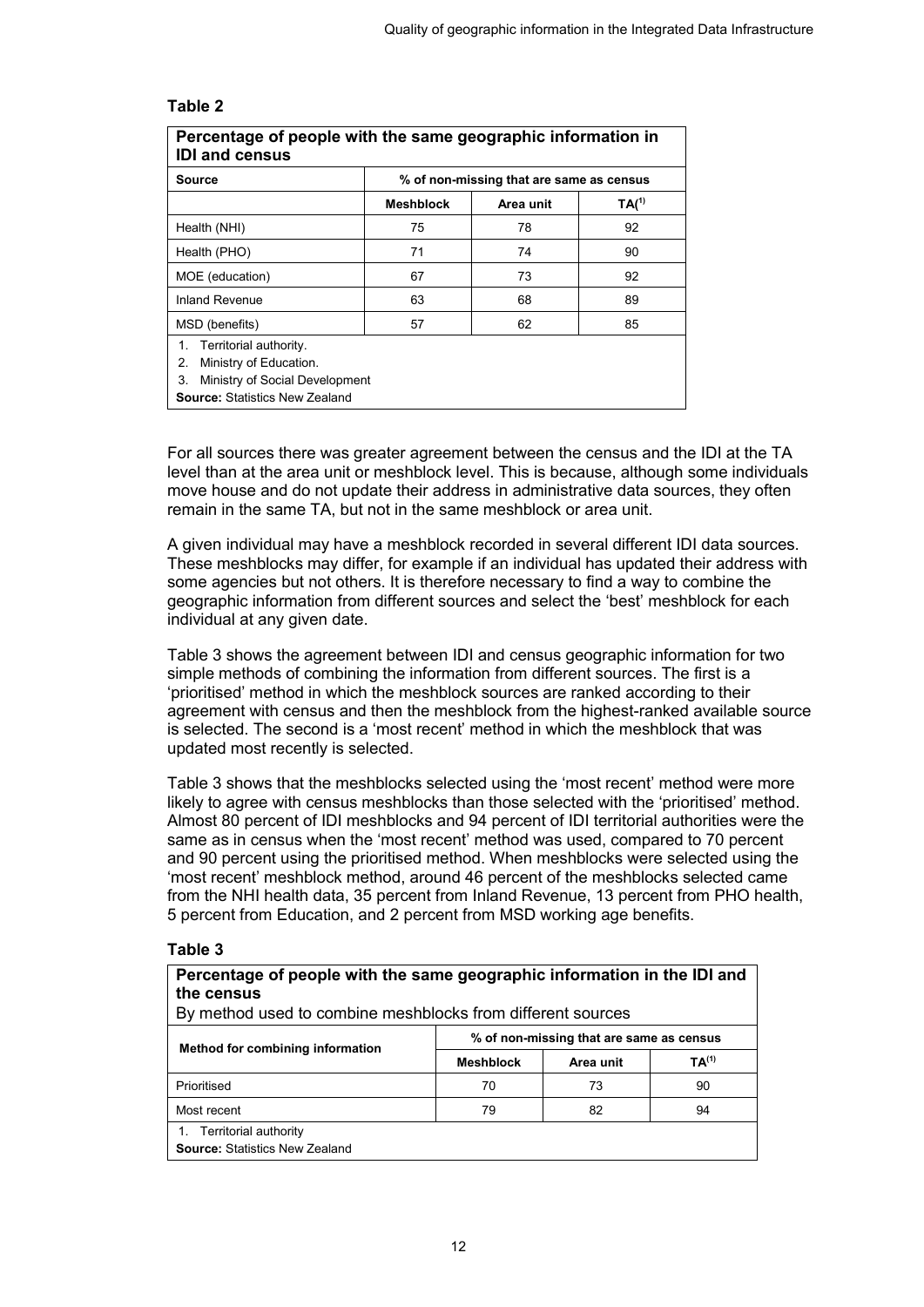Further analysis revealed that, overall, 84 percent of individuals had a meshblock recorded in at least one IDI data source that was the same as their census meshblock. This provides an upper limit for the potential agreement rate that could be obtained by using a set of rules to select the 'best' meshblock in the IDI. The upper limit for area units was 86 percent and for territorial authorities it was 95 percent. For territorial authorities, the results from the 'most recent' selection method are close to the upper limit, suggesting that refining the method for selecting the 'best' meshblock would only improve territorial authority agreement by a small amount. For area units and meshblocks, it may be possible to get a slightly larger increase in agreement (up to 5 percent) by refining the selection method.

Figure 2 shows the proportion of individuals in the IDI-ERP who have the same meshblocks recorded in the IDI and the census, by age and sex. The 'most recent meshblock' method has been used to select a meshblock for these individuals. The figure shows that agreement between IDI and census meshblocks is lowest in the young adult ages (approximately ages 15–30) compared to other ages. Young adults are more mobile than other age groups and therefore may be more likely to have an administrative address that is out of date. Overall, agreement between IDI and census meshblocks is lower for males than for females at most ages, with the exception of ages under 15 and over 75, where levels of agreement are similar for males and females.

#### **Figure 2**

<span id="page-12-1"></span>

### <span id="page-12-0"></span>Using geographic information to create households

An additional use of address information in the IDI is to create households. Individuals who are living at the same address can be grouped together to form a household. Creating households is a more demanding test of the quality of address data as a 'correct' household requires that all individuals in the household are registered at the correct address, and that no additional individuals are incorrectly registered to that address.

We took several steps to create households in the IDI. First, a single address was allocated to each individual in the IDI-ERP using the 'most recent' method described previously. Second, the geocoded address identifiers associated with these addresses were used to group individuals into households. Individuals with the same address identifier were considered to be in the same household.

To examine the quality of household information in the IDI we compared the set of individuals living in an IDI-ERP household with the set of individuals living in a census household. All of the households (addresses) identified in the IDI-ERP were also identified in the census.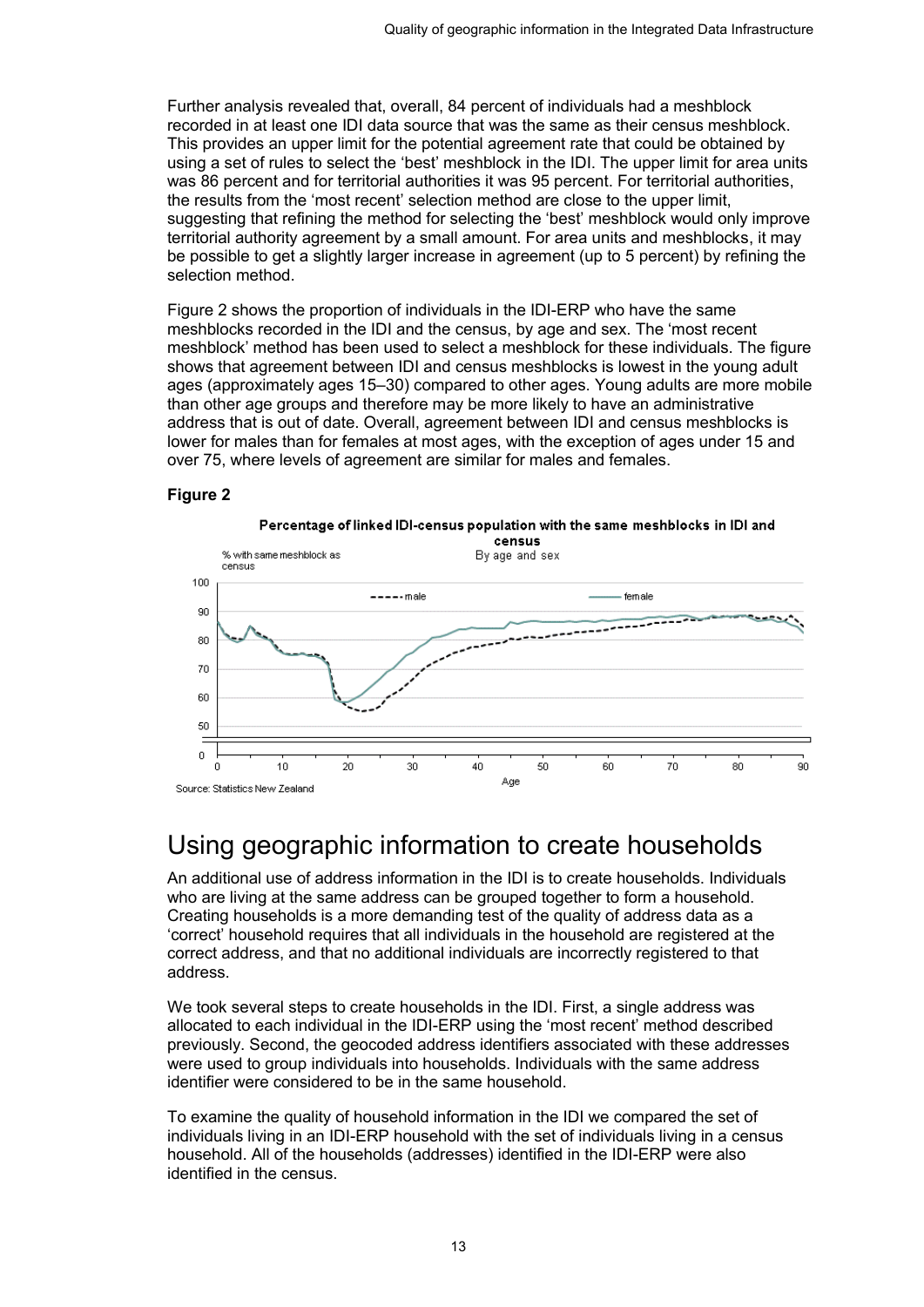Table 4 shows, for each IDI-ERP household size, the percentage of IDI-ERP households of that size that had the same household size in census, and the percentage that contained the exact same individuals in census. The population used for the household analysis in Table 4 was restricted to households where all household members (as specified in the IDI) had records in the census and the IDI, and those records were linked together. Households where one or more individuals were away from home on census night, or did not have an IDI address recorded, were excluded. Visitors (people who were in a household on census night but do not usually live there) were excluded from household counts. Census dwellings that were non-private (such as rest homes, boarding houses, university accommodation) were excluded from the analysis, as they are not considered to be 'households' in the census and as such they do not have a household size available.

Table 4 also shows that, overall, 55 percent of IDI-ERP households had the same household size in census, and 48 percent contained the same set of household members in census. Agreement between IDI-ERP and census household sizes was better for smaller households than for larger households.

<span id="page-13-0"></span>

| Comparison of household size and composition in the IDI and the census                                                              |                                            |                                             |                                                |
|-------------------------------------------------------------------------------------------------------------------------------------|--------------------------------------------|---------------------------------------------|------------------------------------------------|
| $IDI-ERP(1)$<br>household size<br>(number of<br>people)                                                                             | Number of IDI-<br><b>ERP</b><br>households | % with same household size<br>in the census | % with same household<br>members in the census |
|                                                                                                                                     | 261,300                                    | 69                                          | 64                                             |
| 2                                                                                                                                   | 328,200                                    | 70                                          | 62                                             |
| 3                                                                                                                                   | 212,900                                    | 40                                          | 32                                             |
| 4                                                                                                                                   | 170,300                                    | 50                                          | 42                                             |
| 5                                                                                                                                   | 90,000                                     | 36                                          | 29                                             |
| 6                                                                                                                                   | 40,800                                     | 24                                          | 17                                             |
| 7                                                                                                                                   | 18,900                                     | 16                                          | 10                                             |
| $8+$                                                                                                                                | 20,600                                     | 9                                           | 5                                              |
| Total                                                                                                                               | 1,142,900                                  | 55                                          | 48                                             |
| 1. Estimated resident population, see method used to identify the IDI resident population.<br><b>Source: Statistics New Zealand</b> |                                            |                                             |                                                |

#### **Table 4**

If household sizes in the IDI-ERP are not correct, this will have an impact on the household size distribution.

Table 5 shows the distribution of household size in the IDI-ERP compared to census. The population used for the IDI-ERP distribution in Table 5 was the full IDI-ERP, not the restricted population used in Table 4.

Table 5 also shows that, compared to the census, the IDI-ERP contained substantially fewer two-person households (416,100 in the IDI-ERP compared to 527,700 in the census). Compared to the census, the IDI-ERP contained substantially more large households (six people or more). This may be due to non-private dwellings (such as university accommodation, rest homes, boarding houses) being included in the IDI-ERP household count, but not in the census household count.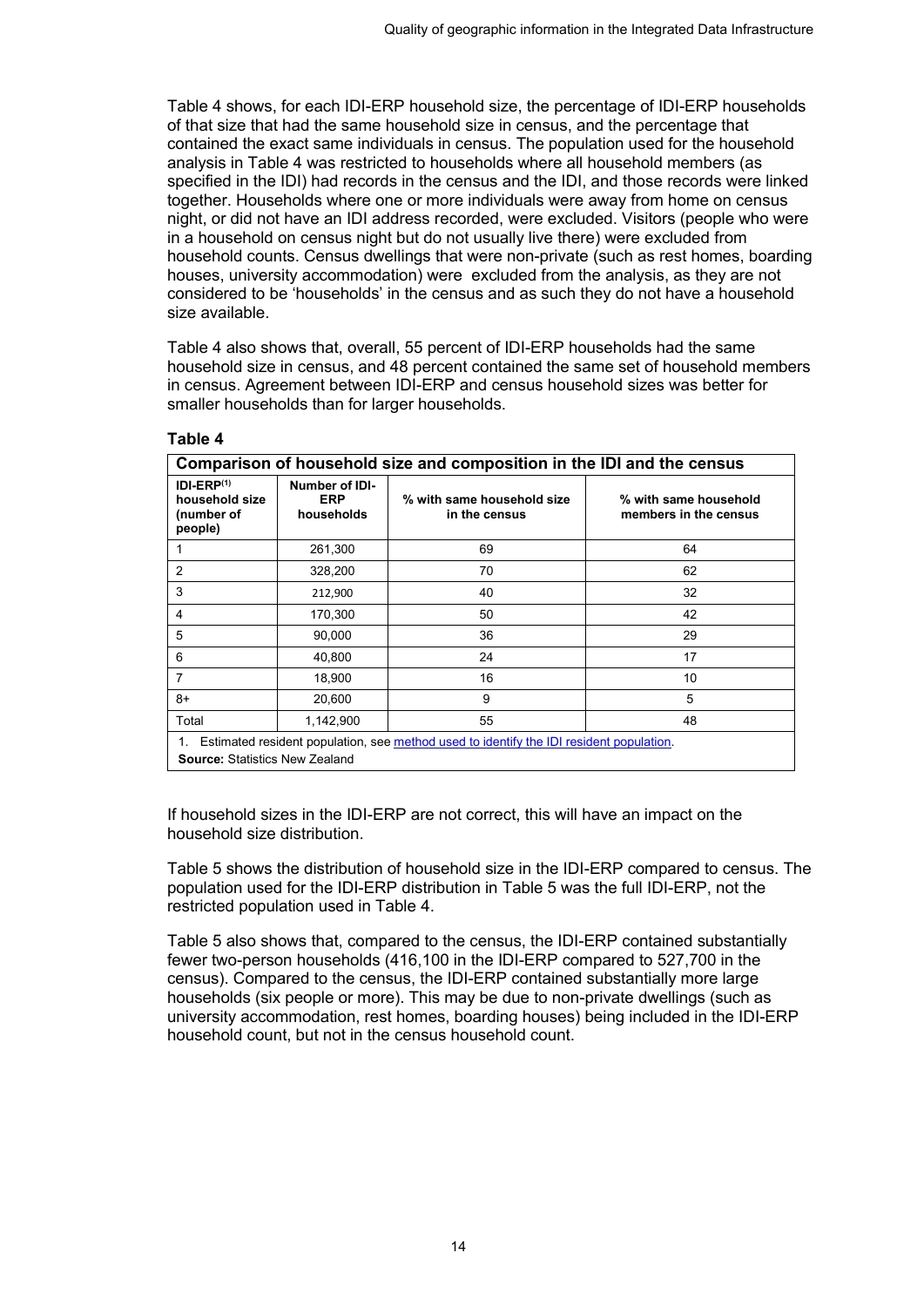#### **Table 5**

<span id="page-14-0"></span>

| Household size distribution in the IDI and the census                                                                                                                     |                                    |                                       |                                                                  |  |
|---------------------------------------------------------------------------------------------------------------------------------------------------------------------------|------------------------------------|---------------------------------------|------------------------------------------------------------------|--|
| <b>Household size</b><br>(number of<br>people)                                                                                                                            | Number of IDI-ERP(1)<br>households | <b>Number of census</b><br>households | Number of IDI-ERP <sup>(1)</sup><br>households as % of<br>census |  |
|                                                                                                                                                                           | 368,600                            | 355,300                               | 104                                                              |  |
| $\overline{2}$                                                                                                                                                            | 416,100                            | 527,700                               | 79                                                               |  |
| 3                                                                                                                                                                         | 273,800                            | 252,900                               | 108                                                              |  |
| 4                                                                                                                                                                         | 216,200                            | 235,300                               | 92                                                               |  |
| 5                                                                                                                                                                         | 117,700                            | 106,300                               | 111                                                              |  |
| 6                                                                                                                                                                         | 55,700                             | 41,200                                | 135                                                              |  |
| 7                                                                                                                                                                         | 27,200                             | 15,400                                | 177                                                              |  |
| 8+                                                                                                                                                                        | 33,300                             | 13,800                                | 241                                                              |  |
| Total                                                                                                                                                                     | 1.508.600                          | 1.549.900                             | 97                                                               |  |
| 1. Estimated resident population, see method used to identify the IDI resident population.<br><b>Source:</b> Statistics New Zealand <b>Source:</b> Statistics New Zealand |                                    |                                       |                                                                  |  |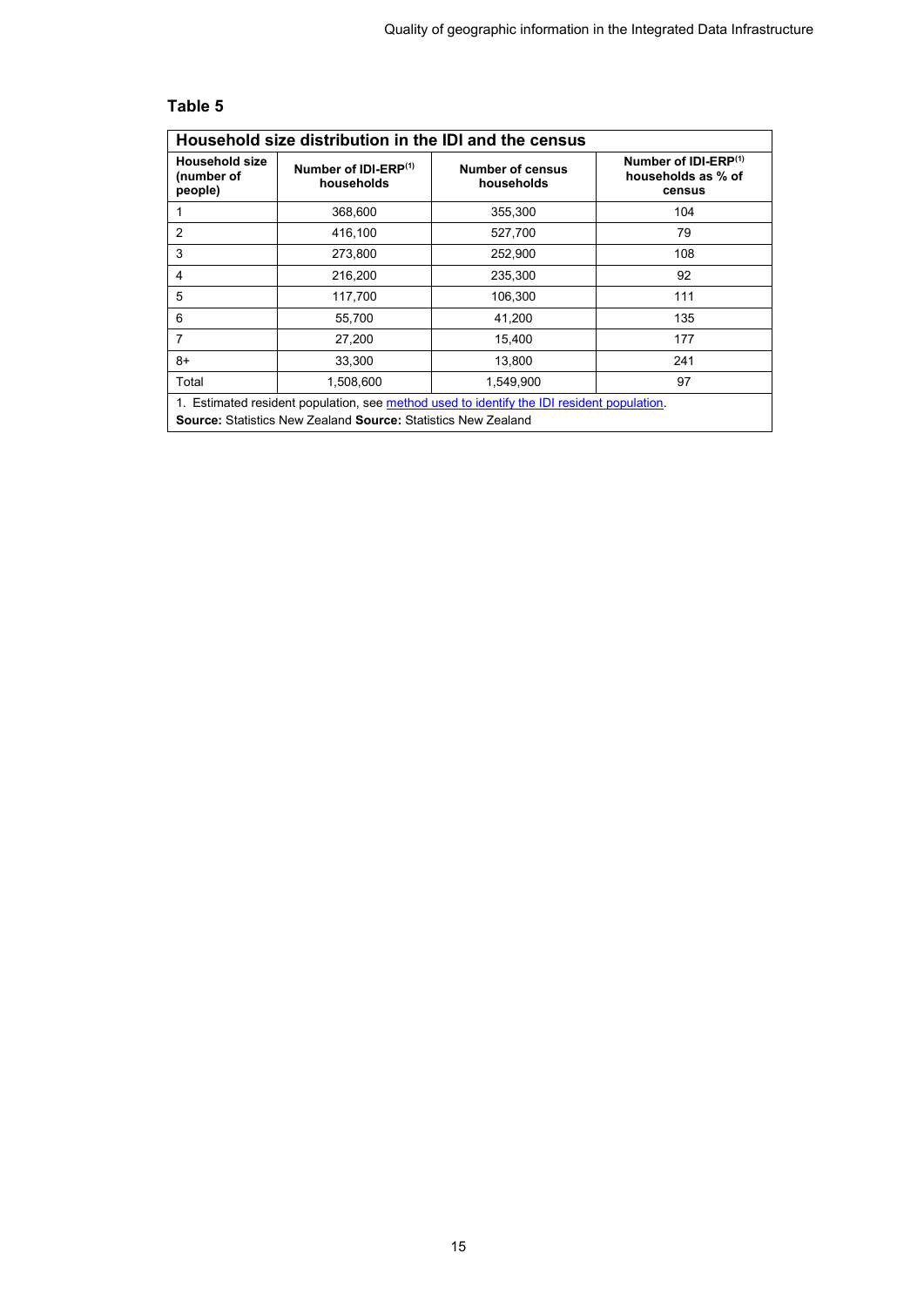# <span id="page-15-0"></span>5 Discussion

This paper examined the quality of geographic information in the IDI by comparing it with the geographic information contained in the 2013 Census.

### <span id="page-15-1"></span>Summary of main findings

Coverage of geographic information in the IDI was high, with 99 percent of individuals in the resident population having a meshblock recorded in at least one IDI data source.

Comparison of the meshblocks recorded in IDI against those recorded in the census revealed that different administrative data sources have different levels of agreement with the census, with health having the highest and MSD's working age benefits the lowest. Combining the geographic information from these individual sources produced geographic information that was more accurate than any single source alone. When the most recently updated meshblock from any source was selected, 79 percent of people had the same meshblock recorded in the IDI and the census, 82 percent had the same area unit, and 94 percent had the same territorial authority. Individuals in the young adult ages (15-30), and particularly males, were least likely to have agreement between IDI and census meshblocks.

The quality of geographic location information was also tested by using it to create households, and then comparing household size and composition against that recorded in the census. Agreement between households in IDI and census was lower than for individual geographic information. Overall, 55 percent of census households had the same household size in the IDI, and 48 percent contained exactly the same set of household members.

There are several possible reasons why the location information recorded about an individual in the IDI does not agree with that recorded in the census. Some individuals do not have frequent interactions with data providers, and may not update their address with the data provider when they move house. In addition, recording or geocoding errors may result in an individual's address being coded to the wrong meshblock. Finally, simple comparisons between IDI and census location information do not reflect the complex reality for some people. People who live across multiple residences may report different addresses in different sources. Some portion of the disagreement between IDI and census addresses may reflect these complex situations, rather than errors or outdated addresses.

Some agencies have less operational imperative than others to update address information, particularly as the majority of services move to being offered online. This may be one explanation for the finding that different data sources have different levels of agreement with census geographic information. An additional possibility is that some different data sources cover population groups that are more likely to have outdated address. For example, individuals receiving welfare benefits may be more mobile than other groups, and this may explain the lower agreement between MSD and census addresses.

### <span id="page-15-2"></span>Limitations

There are some limitations to these results.

The analyses in this paper were restricted to individuals who had IDI and census records that were able to be linked together. The linking of IDI and census records relied in part on meshblock of usual residence, which was used as a blocking variable. Therefore, the results reported in this paper may overestimate the level of agreement between census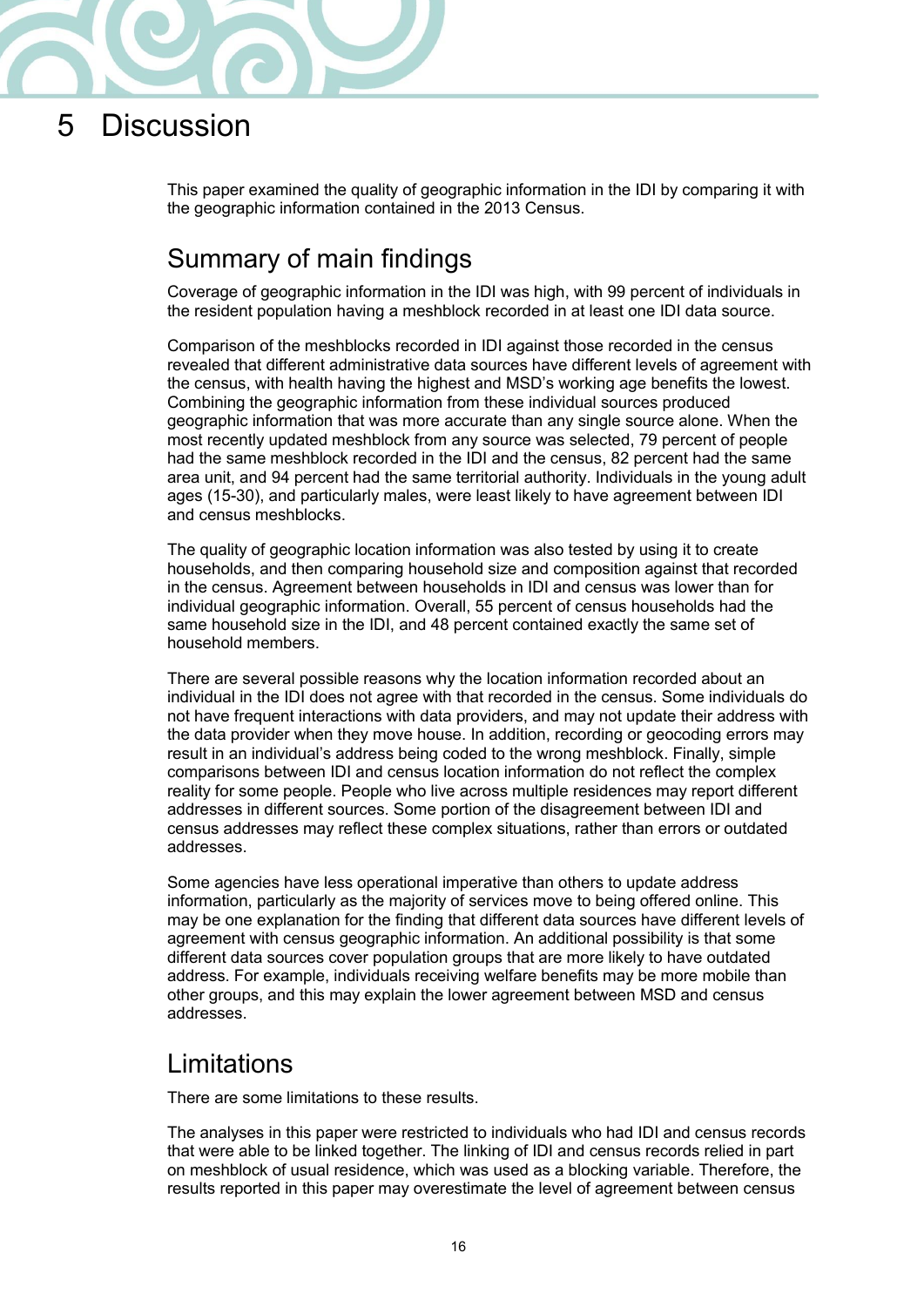and IDI geographic information. It should be noted, however, that the link rate of census to IDI was high (94 percent) and the estimated rate of false positive errors was low (0.7 percent), suggesting that the linking was of high quality and the results in this paper are likely to be close to the 'true' levels of agreement.

The comparisons between IDI and census geographic information made in this paper could only be made for census day (5 March 2013). It is possible that the level of agreement between IDI and census geographic information has changed since census day, however this cannot be tested until the next census in 2018.

### <span id="page-16-0"></span>Improving the quality of location information

While the quality of geographic location information in the IDI varies by data source, it is possible to combine these sources in a way that provides accurate information for around 80 percent of people. While this result is promising, it leaves around 20 percent of individuals with an incorrect address. Given the importance of accurate location information to a range of analyses, attention should be given to improving the quality of the location information available in the IDI.

One strategy for improving the quality of address information in IDI is to refine the method for selecting a meshblock from multiple available meshblocks in the IDI. However, the analyses in this paper suggest that, at the present time, this strategy would only result in a small improvement in address quality.

There may be some small improvement in address quality when more up to date PHO address updates become available in the IDI. At the time that the analyses in this paper were conducted, PHO address updates were only available to the end of November 2012. If address updates were available right up to census night, this may capture additional updates and improve the quality of the location information.

Another strategy that could improve the quality of geographic information in the IDI could be to improve the method for geocoding addresses. This is currently under investigation.

The strategies mentioned here are likely to result in only small improvements in address quality. It is likely that greater gains would come from strategies to improve the quality of address information at source agencies. It is not mandatory for source agencies to collect residential addresses, and many agencies do not have a need to collect accurate and upto-date location information. However, improvements in address quality could still be obtained by ensuring that addresses:

- are collected according to common standards
- include enough information to be accurately geocoded
- are updated regularly.

In particular, improving address quality for groups of individuals who are known to have poor quality addresses, such as tertiary students and other young adults, could be worthwhile. Some improvements are already in place. An improvement to Ministry of Health geocoding processes in 2013, for example, is likely to result in improved quality for newer health addresses.

Even with improvements in address quality, some individuals are likely to have an incorrect address recorded. There may be a role for modelling approaches that identify and correct likely address misclassifications. Imputing the small number of missing meshblocks in the IDI-ERP could also be useful in improving the quality of geographic information.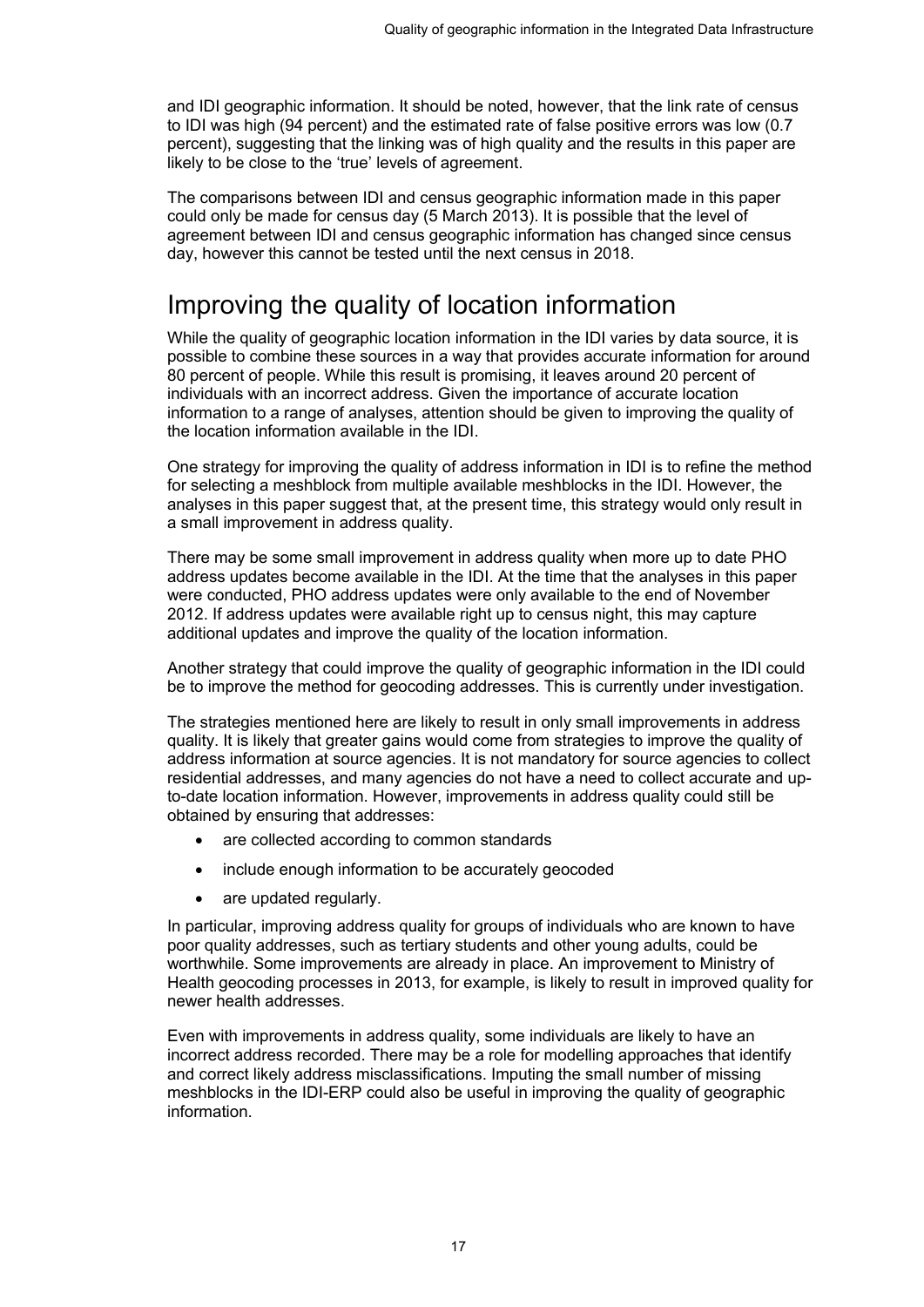Accurate information about where individuals live is key to producing official statistics, and is central to many policy and research questions. If individuals are not placed in the right location, these errors will flow through to all regional statistics and analyses, including regional breakdowns of households and families, incomes, and educational achievement.

Further work is being undertaken as part of the Census Transformation programme to develop our understanding of the quality of geographic location information in administrative data sources. This includes examining the predictors of errors in geographic location, the impact of these errors on subnational population distributions, and a more in-depth investigation into the quality of household information in administrative data.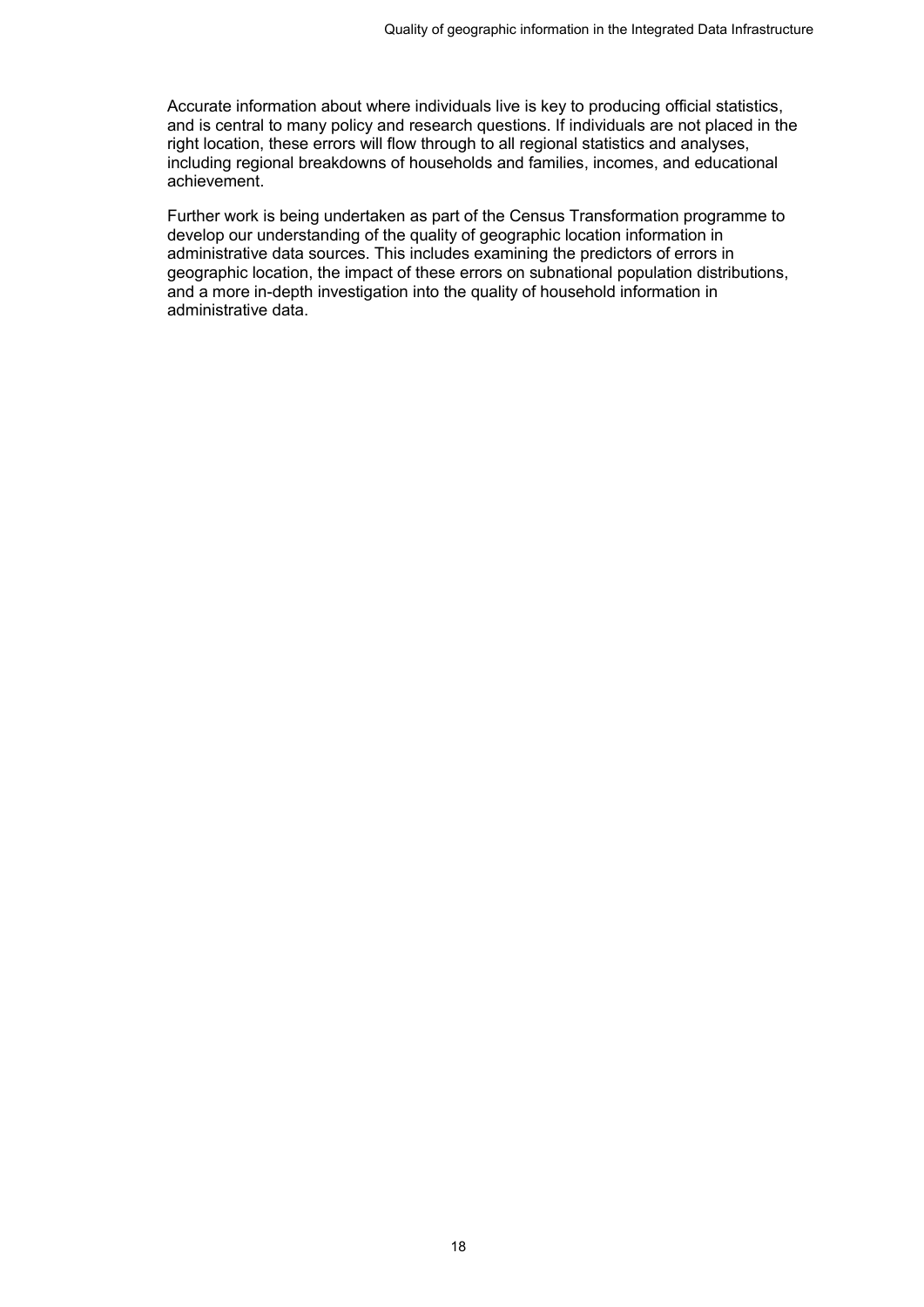

# <span id="page-18-0"></span>6 References

Gibb, S, & Shrosbree, E (2014). [Evaluating the potential of linked data sources for](http://www.stats.govt.nz/methods/research-papers/topss/evaluating-potential-linked-data-sources.aspx)  [population estimates: The Integrated Data Infrastructure as an example.](http://www.stats.govt.nz/methods/research-papers/topss/evaluating-potential-linked-data-sources.aspx) Retrieved from www.stats.govt.nz.

Statistics NZ (2013). [Evaluation of administrative data sources for subnational population](http://www.stats.govt.nz/browse_for_stats/population/estimates_and_projections/eval-admin-subnat-pop-est.aspx)  [estimates.](http://www.stats.govt.nz/browse_for_stats/population/estimates_and_projections/eval-admin-subnat-pop-est.aspx) Retrieved from www.stats.govt.nz.

Statistics NZ (2014a). [An overview of progress on the potential use of administrative data](http://www.stats.govt.nz/methods/research-papers/topss/census-admin-data.aspx)  [for census information in New Zealand.](http://www.stats.govt.nz/methods/research-papers/topss/census-admin-data.aspx) Retrieved from www.stats.govt.nz

Statistics NZ (2014b). [Linking methodology used by Statistics New Zealand in the](http://www.stats.govt.nz/browse_for_stats/snapshots-of-nz/integrated-data-infrastructure/linking-methodology-statsnz-idi.aspx)  [Integrated Data Infrastructure project.](http://www.stats.govt.nz/browse_for_stats/snapshots-of-nz/integrated-data-infrastructure/linking-methodology-statsnz-idi.aspx) Retrieved from www.stats.govt.nz.

Statistics NZ (2014c). [Privacy impact assessment for linking census and Post](http://www.stats.govt.nz/methods/data-integration/data-integration-projects/census-idi-linking-PIA.aspx)[enumeration Survey data to the Integrated Data Infrastructure.](http://www.stats.govt.nz/methods/data-integration/data-integration-projects/census-idi-linking-PIA.aspx) Retrieved from [www.stats.govt.nz.](http://www.stats.govt.nz/)